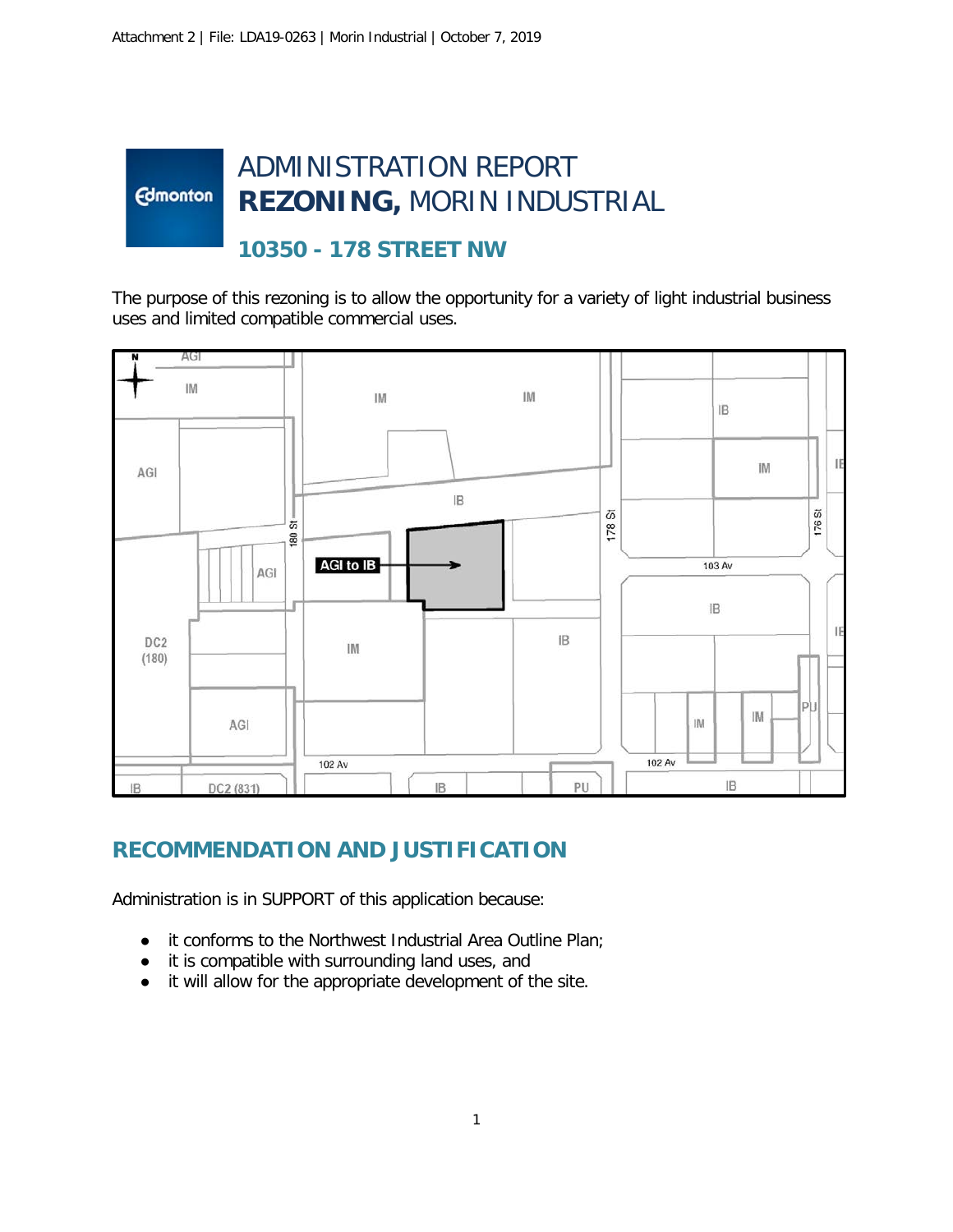#### **THE APPLICATION**

Charter Bylaw 19025 proposes to rezone the subject site from (AGI) Industrial Reserve Zone to (IB) Industrial Business Zone to allow for business, service and light industrial uses.

The IB Zone provides a broader range of uses and the applicant's stated intent is to use the site for Vehicles Sales.

#### **SITE AND SURROUNDING AREA**

The subject site is located in the Morin Industrial area, west of 178 Street NW at approximately 103 Avenue NW. This parcel is flag-shaped with the narrow portion of land connecting the larger internal portion to 178 Street on the east . The irregular shaped lot was created when 103 Avenue NW was closed approximately two years ago.

While the site has been used for vehicle storage (as shown below), it is currently vacant.



AERIAL VIEW OF APPLICATION AREA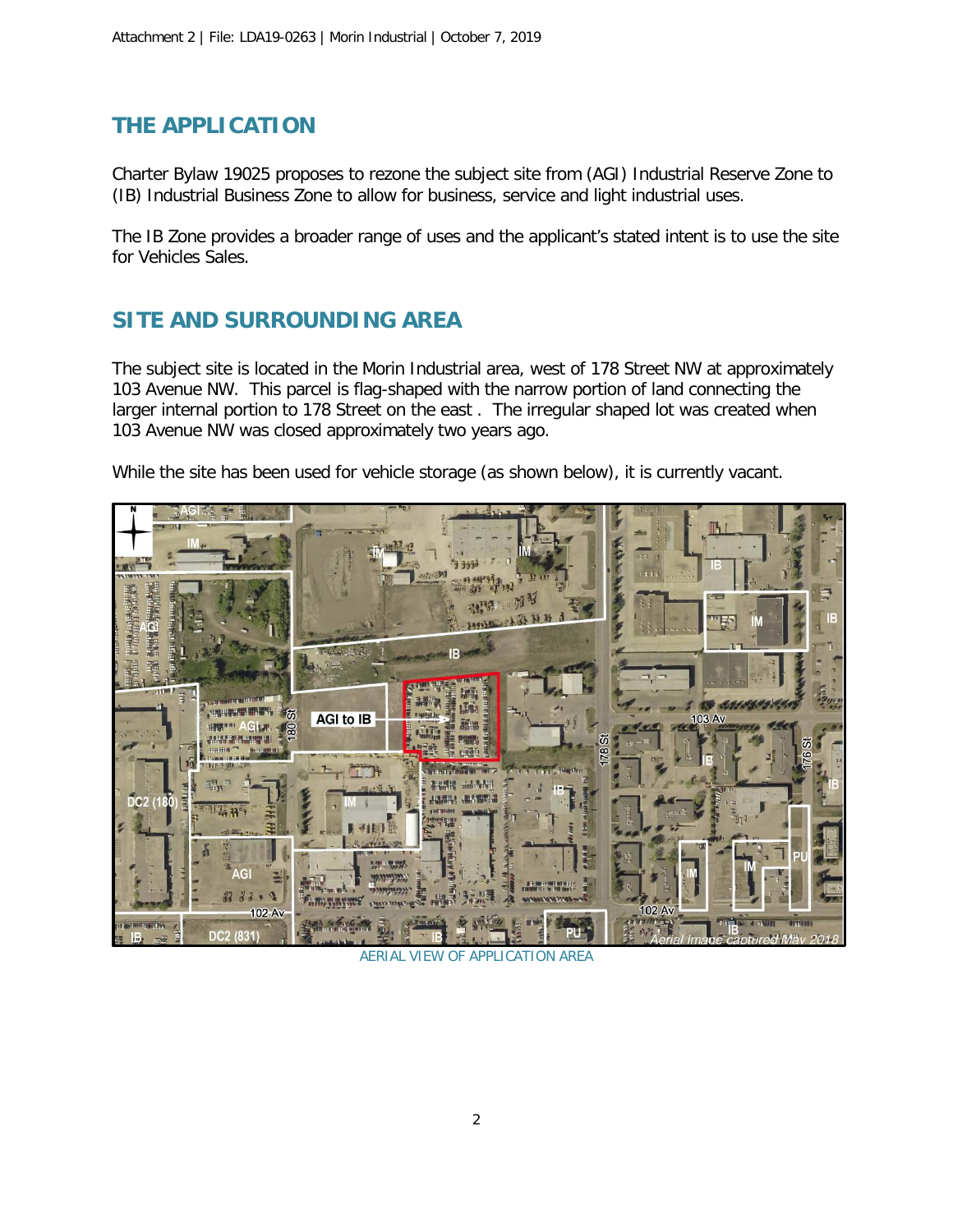| <b>SUBJECT SITE</b> | (AGI) Industrial Reserve Zone | vacant land |
|---------------------|-------------------------------|-------------|
| <b>CONTEXT</b>      |                               |             |
| North               | (IB) Business Industrial      | vacant land |
| East                | (IB) Business Industrial      | warehouse   |
| South               | (IB) Business Industrial      | auto sales  |
| West                | (IB) Business Industrial      | vacant land |

EXISTING ZONING CURRENT USE

## **PLANNING ANALYSIS**

The site is located in the Morin Industrial area which is subject to the Northwest Industrial Area Outline Plan (1974). The Outline Plan designates the site for "heavy industrial development" and states that all areas designated for heavy industrial use are available for lighter industrial uses should the demand warrant.

The location of the site with direct access to the arterial road, the surrounding mix of light industrial zones and land uses, and the flexibility of the Plan combine to make the IB rezoning of this site logical in the ongoing development of this industrial area.

#### **TECHNICAL REVIEW**

All comments from affected City Departments and utility agencies have been addressed.

#### **PUBLIC ENGAGEMENT**

| <b>ADVANCE NOTICE</b> | • Number of recipients: 16 |
|-----------------------|----------------------------|
| June 26, 2019         | • No responses received    |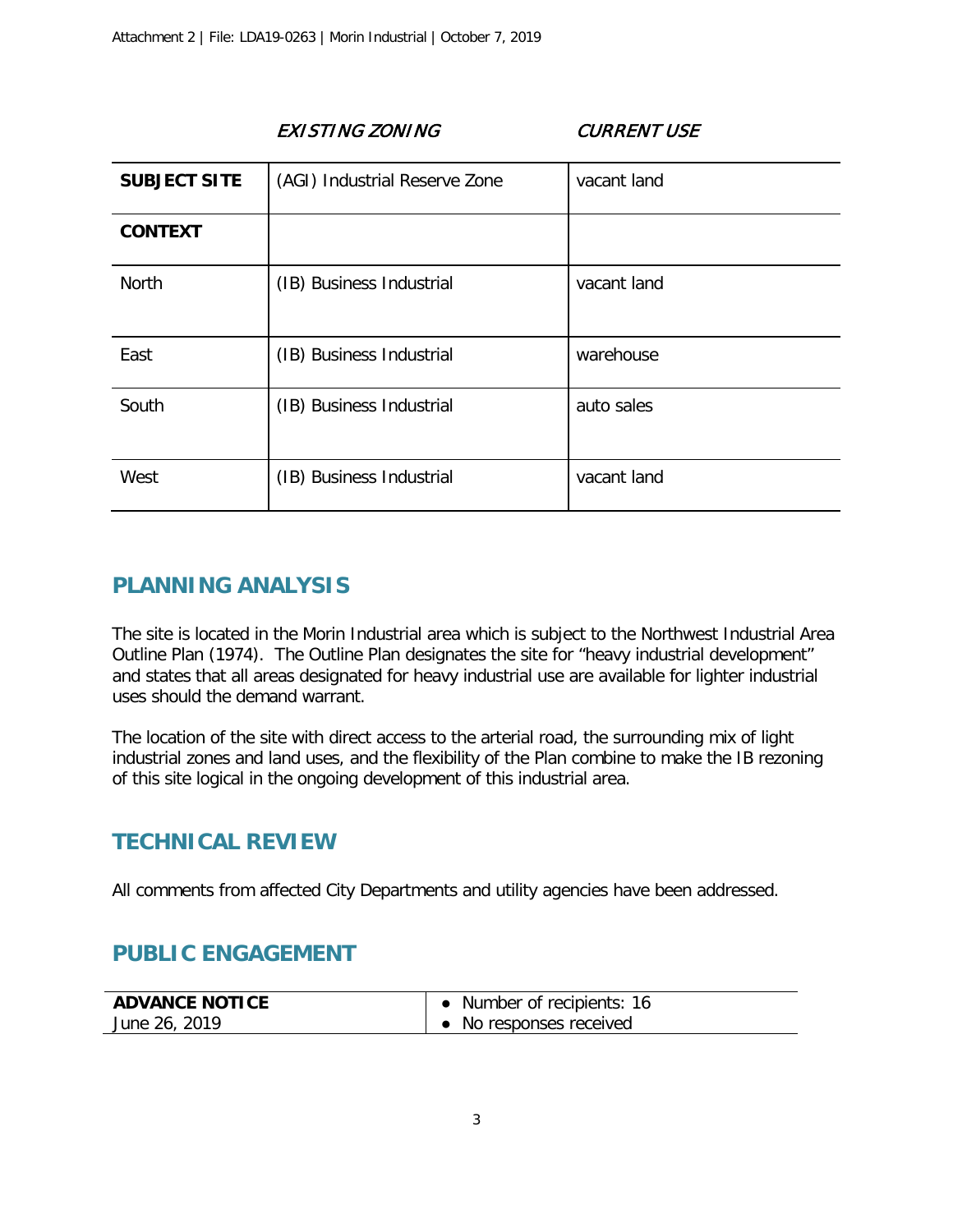#### **CONCLUSION**

Administration recommends that City Council APPROVE this application.

### **APPENDICES**

- 1 Context Plan Map
- 2 Application Summary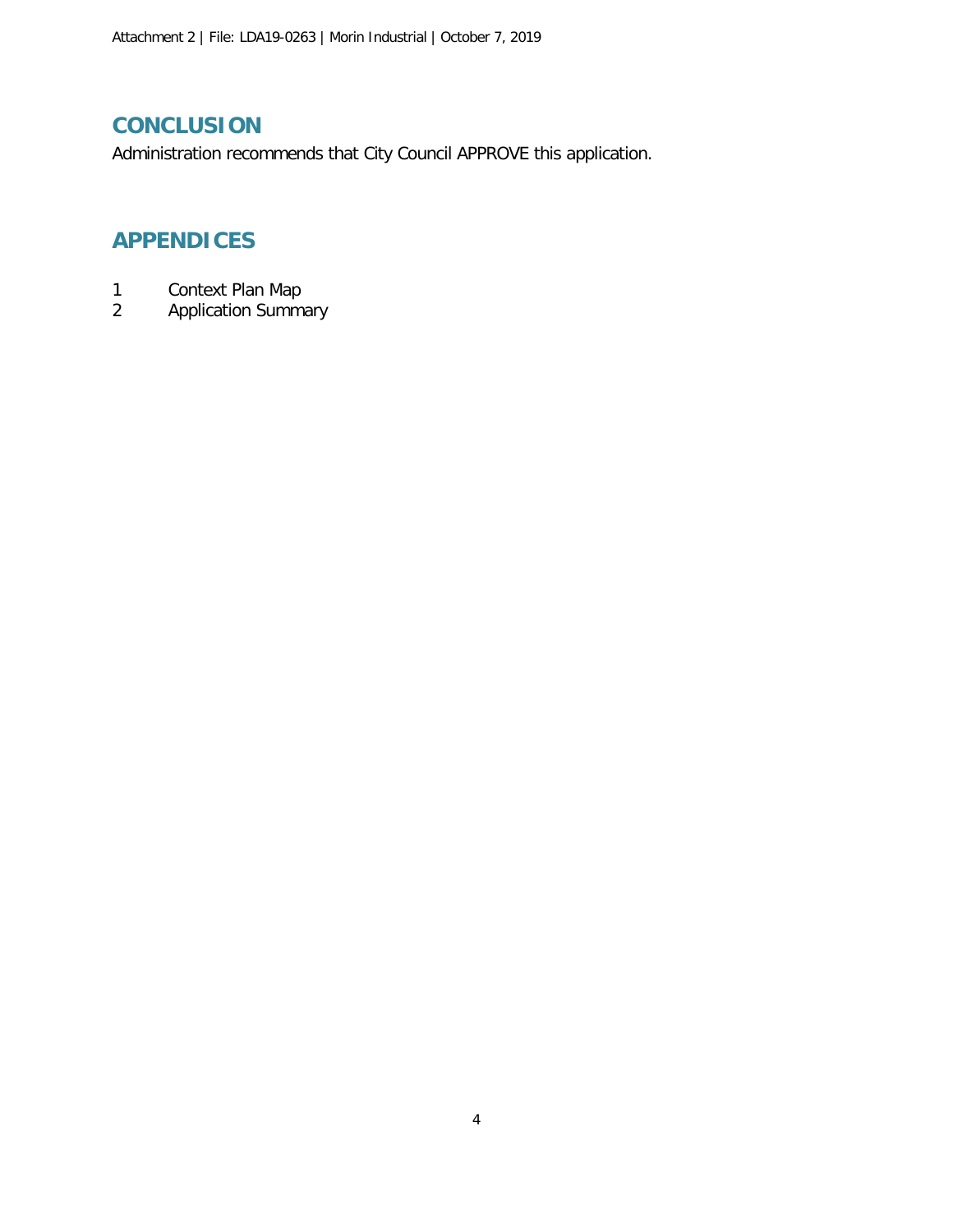

Appendix 1| LDA19-0263 | Morin Industrial | October 7, 2019